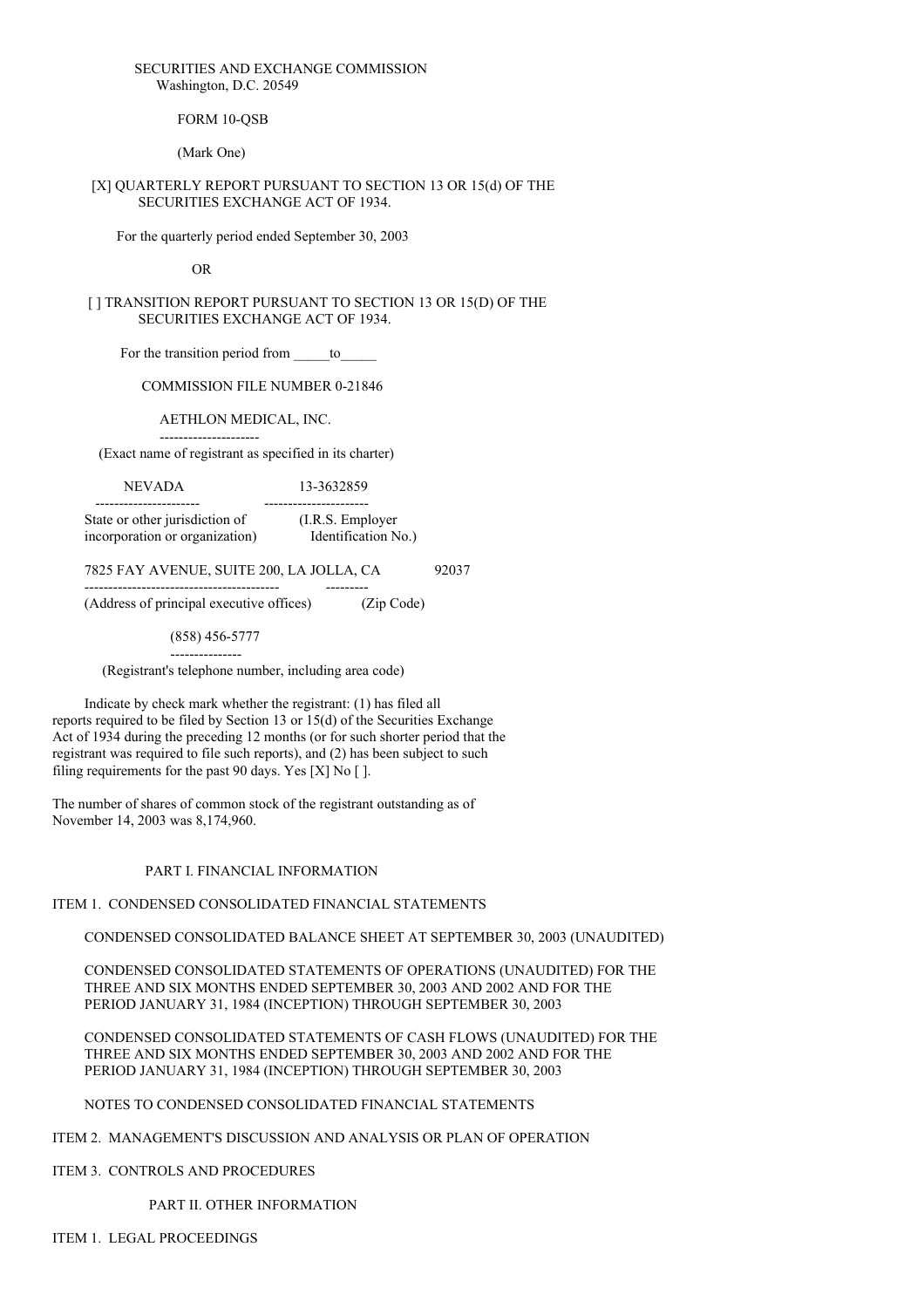### ITEM 2. CHANGES IN SECURITIES

# ITEM 3. DEFAULTS UPON SENIOR SECURITIES

## ITEM 4. SUBMISSION OF MATTERS TO A VOTE OF SECURITY HOLDERS

### ITEM 5. OTHER INFORMATION

## ITEM 6. EXHIBITS AND REPORTS ON FORM 8-K

 $\overline{2}$ 

#### PART I. FINANCIAL INFORMATION

All references to "us", "we", "Aethlon", "Aethlon Medical", or "the Company" refer to Aethlon Medical, Inc., its predecessors and its subsidiaries.

## ITEM 1. CONDENSED CONSOLIDATED FINANCIAL STATEMENTS

AETHLON MEDICAL, INC. AND SUBSIDIARIES (A Development Stage Company) CONDENSED CONSOLIDATED BALANCE SHEET

|                                  | September 30,<br>2003<br>(Unaudited) |
|----------------------------------|--------------------------------------|
| <b>ASSETS</b>                    |                                      |
| Current assets                   |                                      |
| Cash                             | \$<br>937                            |
| Prepaid expenses                 | 12,219                               |
|                                  | ------------                         |
|                                  | 13,156                               |
| Property and equipment, net      | 19,195                               |
| Patents and patents pending, net | 249,010                              |
| Employment contract              | 31,734                               |
| Other assets                     | 5,605                                |
|                                  | ---------                            |
|                                  | 318,700<br>\$                        |

## LIABILITIES AND STOCKHOLDERS' DEFICIT

| <b>Current Liabilities</b>           |              |
|--------------------------------------|--------------|
| Accounts payable and accrued         |              |
| liabilities                          | \$1,575,711  |
| Due to related parties               | 1,533,908    |
| Notes payable                        | 392,500      |
| Convertible notes payable            | 660,000      |
|                                      | 4,162,119    |
| Commitments and Contingencies        |              |
|                                      |              |
| Stockholders' Deficit                |              |
| Common stock, par value \$0.001 per  |              |
| share; 25,000,000 shares authorized; |              |
| 7,994,960 shares issued              |              |
| and outstanding                      | 7,995        |
| Additional paid-in capital           | 12,480,423   |
| Deficit accumulated during           |              |
| development stage                    | (16,331,837) |
|                                      | (3,843,419)  |
|                                      | ------------ |
|                                      |              |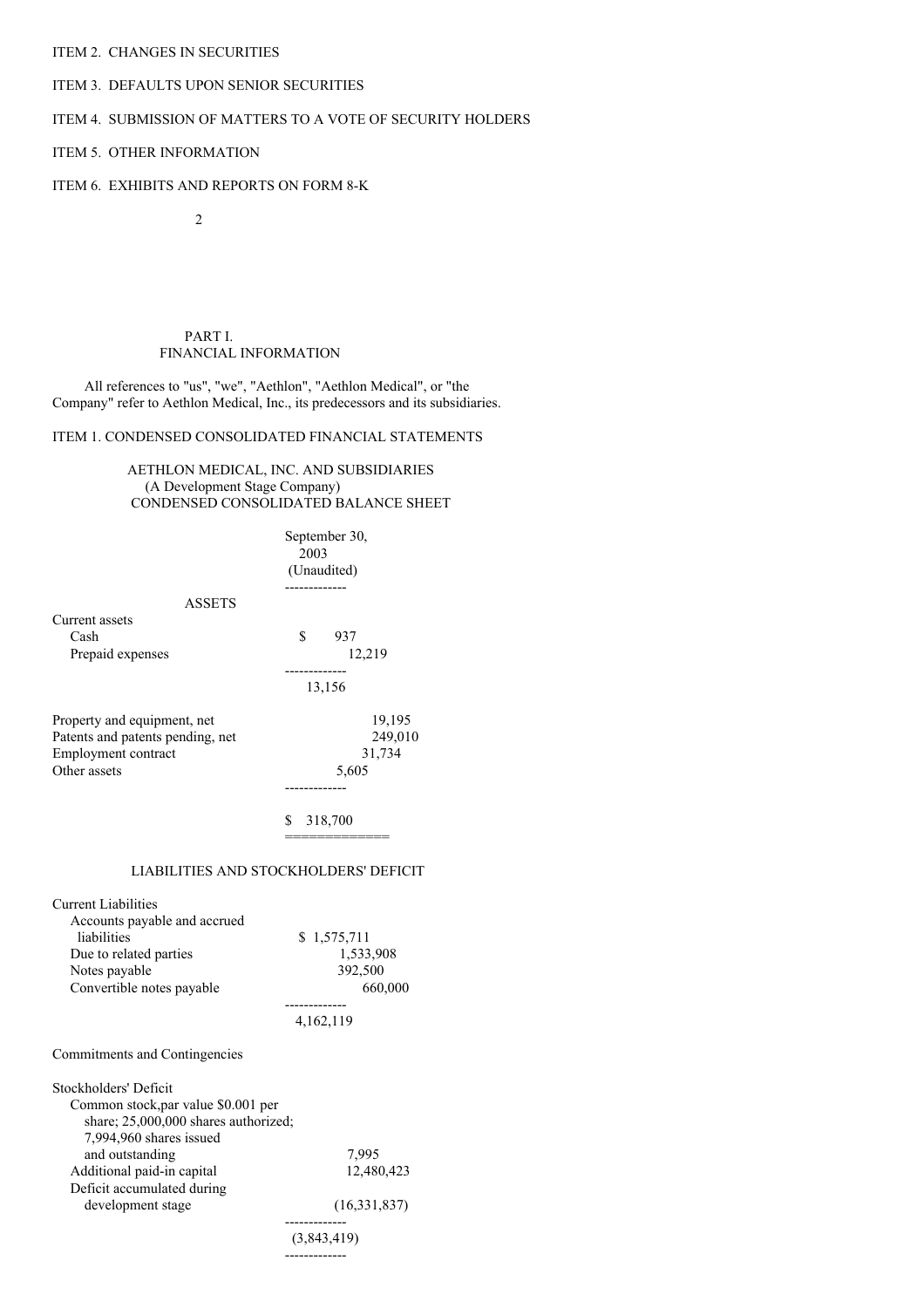\$ 318,700 =============

The accompanying notes are an integral part of these condensed consolidated financial statements.

3

<TABLE>

AETHLON MEDICAL, INC. AND SUBSIDIARIES (A Development Stage Company) CONDENSED CONSOLIDATED STATEMENTS OF OPERATIONS For the Three and Six Months Ended September 30, 2003 and 2002 and For the Period January 31, 1984 (Inception) Through September 30, 2003 (Unaudited)

<CAPTION>

|                                                                                   | Three Months Three Months<br>Ended<br>2003 | Ended<br>Ended<br>2002                                                                                                           | January 31, 1984<br>Six Months<br>Ended<br>2003 2002       | Six Months<br>through<br>2003 | (Inception)<br>September 30, September 30, September 30, September 30, September 30, |
|-----------------------------------------------------------------------------------|--------------------------------------------|----------------------------------------------------------------------------------------------------------------------------------|------------------------------------------------------------|-------------------------------|--------------------------------------------------------------------------------------|
| $<\!\!S\!\!>$                                                                     | <<>                                        | $\langle$ C>                                                                                                                     | $\langle C \rangle$<br>$\langle C \rangle$                 | <<>                           |                                                                                      |
| <b>REVENUES</b><br>Grant income<br>Subcontract income                             | $\mathbb{S}$                               | $--$ \$<br>$--$ \$                                                                                                               | $--$ \$                                                    | $-$ \$ 1,424,012<br>73,746    |                                                                                      |
| Sale of research<br>and development                                               |                                            | والمساوي والمستورة والمساوي والمساوي                                                                                             |                                                            | 35,810                        |                                                                                      |
|                                                                                   |                                            |                                                                                                                                  | 1,533,568<br>$\mathord{\hspace{1pt}\text{--}\hspace{1pt}}$ |                               |                                                                                      |
| <b>EXPENSES</b><br>Personnel<br>Professional fees<br>Impairment<br>Other expenses | $\Delta\Delta\sim 10^{11}$ m $^{-1}$       | 107,478 164,941 210,131 298,383 5,363,155<br>80,932 223,823 136,164 334,169 3,563,003<br>76,726 87,534 155,532 161,270 3,399,697 | $   1,231,531$                                             |                               |                                                                                      |
|                                                                                   |                                            | 265,136 476,298 501,827 793,822 13,557,386                                                                                       |                                                            |                               |                                                                                      |
| OPERATING LOSS                                                                    |                                            |                                                                                                                                  |                                                            |                               | $(265, 136)$ $(476, 298)$ $(501, 827)$ $(793, 822)$ $(12, 023, 818)$                 |
| OTHER EXPENSE (INCOME)<br>Interest and other                                      |                                            |                                                                                                                                  |                                                            |                               |                                                                                      |
| debt expenses<br>Interest income<br>Other                                         | 21,994 170,385 203,495 253,654             | $    (17,415)$<br>$ (1,616)$ $137,607$                                                                                           |                                                            |                               | 4,187,827                                                                            |
|                                                                                   |                                            | 21,994 170,385 203,495 252,028 4,308,019                                                                                         |                                                            |                               |                                                                                      |
| <b>NET LOSS</b>                                                                   |                                            | $(287,130)$ $(646,683)$ $(705,322)$ $(1,045,850)$ $(16,331,837)$<br>----------- - ------------- -------                          |                                                            |                               |                                                                                      |
| <b>BASIC AND DILUTED LOSS PER</b><br><b>COMMON SHARE</b>                          |                                            | $(S = 0.04)$ $(S = 0.12)$ $(S = 0.09)$ $(S = 0.20)$                                                                              |                                                            |                               |                                                                                      |
| WEIGHTED AVERAGE NUMBER OF<br><b>COMMON SHARES OUTSTANDING</b>                    |                                            |                                                                                                                                  |                                                            |                               | 7,753,547 5,448,408 7,536,108 5,342,505                                              |

The accompanying notes are an integral part of these condensed consolidated financial statements.

4

 $<$ /TABLE>

<TABLE>

AETHLON MEDICAL, INC. AND SUBSIDIARIES (A Development Stage Company) CONDENSED CONSOLIDATED STATEMENTS OF CASH FLOWS For the Six Months Ended September 30, 2003 and 2002 and For the Period January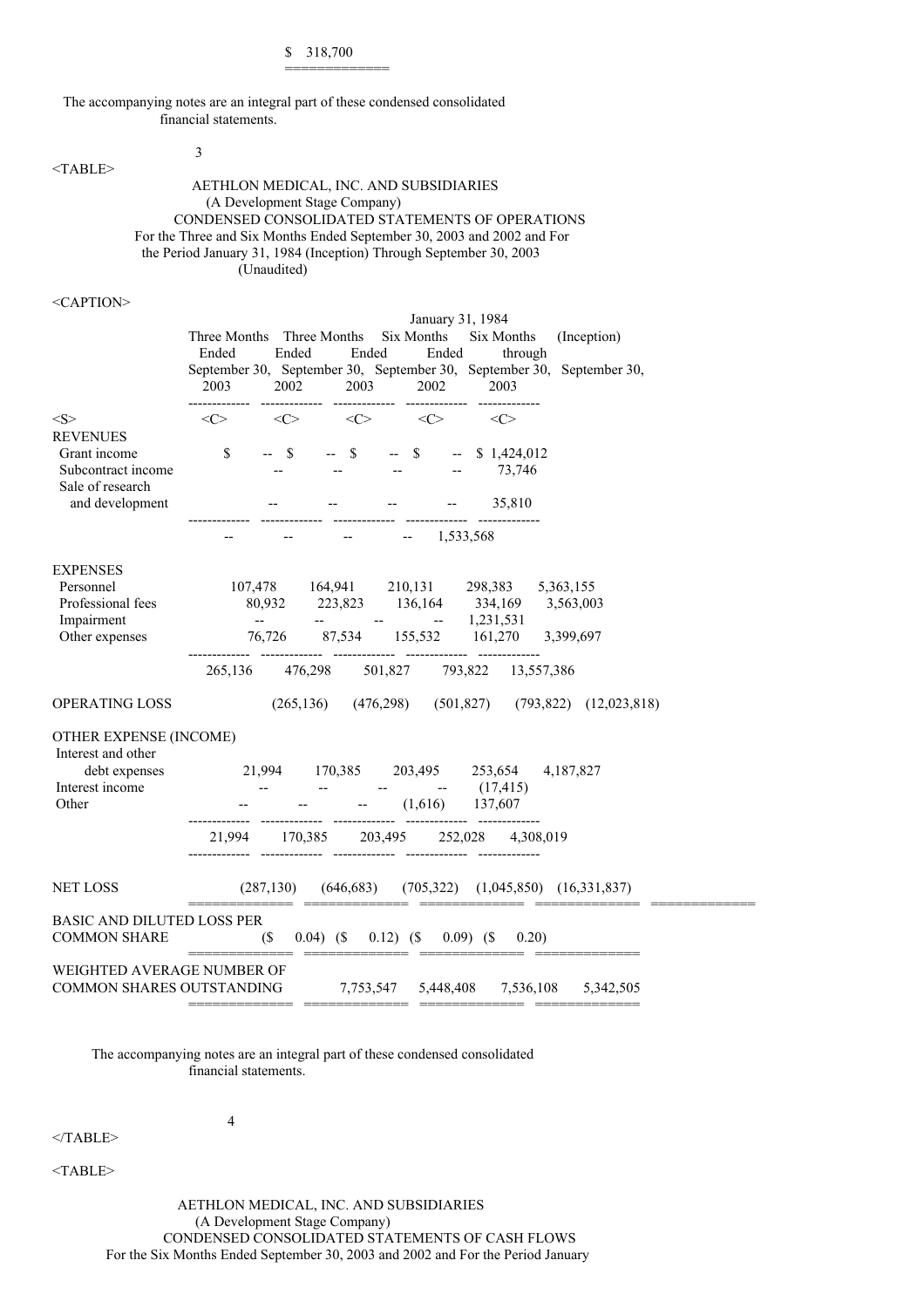# <CAPTION>

(Unaudited)

|                                                                                                                            | Six Months<br>Ended<br>September 30, September 30, September 30,<br>2003 | Ended<br>2002                           |         | January 31, 1984<br>Six Months (Inception)<br>Through<br>2003 |            |                                       |
|----------------------------------------------------------------------------------------------------------------------------|--------------------------------------------------------------------------|-----------------------------------------|---------|---------------------------------------------------------------|------------|---------------------------------------|
| <s></s>                                                                                                                    | $\langle$ $\rangle$                                                      | $\langle C \rangle$ $\langle C \rangle$ |         |                                                               |            |                                       |
| CASH FLOWS FROM OPERATING ACTIVITIES                                                                                       |                                                                          |                                         |         |                                                               |            |                                       |
| Net loss                                                                                                                   | $(705,322)$ $(1,045,850)$ $(16,331,837)$                                 |                                         |         |                                                               |            |                                       |
| Adjustments to reconcile net loss to net cash                                                                              |                                                                          |                                         |         |                                                               |            |                                       |
| used in operating activities:                                                                                              |                                                                          |                                         |         |                                                               |            |                                       |
| Depreciation and amortization                                                                                              |                                                                          |                                         |         |                                                               |            | 78,993 81,808 861,908                 |
| Gain on sale of property and equipment                                                                                     |                                                                          |                                         |         | <b>Service State</b>                                          |            | (13,065)                              |
| Fair market value of warrants issued in connection with                                                                    |                                                                          |                                         |         |                                                               |            |                                       |
| accounts payable and debt                                                                                                  |                                                                          | $-$                                     |         | $(24,714)$ 2,715,736                                          |            |                                       |
| Fair market value of common stock, warrants and                                                                            |                                                                          |                                         |         |                                                               |            |                                       |
| options issued for services                                                                                                |                                                                          | 22,500                                  |         |                                                               |            | 57,000 2,152,934                      |
| Beneficial conversion feature of convertible                                                                               |                                                                          |                                         |         |                                                               |            |                                       |
| notes payable                                                                                                              |                                                                          |                                         |         | 150,000 230,000 635,000                                       |            |                                       |
| Impairment of patents pending                                                                                              |                                                                          |                                         |         |                                                               | 334,304    |                                       |
| Impairment of goodwill                                                                                                     |                                                                          |                                         |         | $-897,227$                                                    |            |                                       |
| Deferred compensation forgiven                                                                                             |                                                                          |                                         |         |                                                               | $-217,223$ |                                       |
| Changes in operating assets and liabilities:                                                                               |                                                                          |                                         |         |                                                               |            |                                       |
| Prepaid expenses                                                                                                           |                                                                          |                                         |         | $(1,909)$ 76,224 149,318                                      |            |                                       |
| Other assets                                                                                                               |                                                                          |                                         |         | $-$ (5,605)                                                   |            |                                       |
| Accounts payable and accrued liabilities<br>Due to related parties                                                         |                                                                          |                                         |         | 118,909 233,612 1,533,908                                     |            | 29,093 99,670 1,663,366               |
|                                                                                                                            |                                                                          |                                         |         |                                                               |            |                                       |
| Net cash used in operating activities                                                                                      |                                                                          |                                         |         |                                                               |            | $(307,736)$ $(292,250)$ $(5,189,583)$ |
| CASH FLOWS FROM INVESTING ACTIVITIES                                                                                       |                                                                          |                                         |         |                                                               |            |                                       |
| Acquisition of property and equipment                                                                                      |                                                                          |                                         | (2,659) |                                                               |            | $1,197$ $(212,043)$                   |
| Acquisition of patents and patents pending                                                                                 |                                                                          |                                         |         |                                                               | (19,995)   | (352, 833)                            |
| Proceeds from sale of property and equipment                                                                               |                                                                          |                                         |         |                                                               |            | $-17,065$                             |
| Cash of acquired company                                                                                                   |                                                                          |                                         |         |                                                               | 10,728     |                                       |
|                                                                                                                            |                                                                          |                                         |         |                                                               |            |                                       |
| Net cash used in investing activities                                                                                      |                                                                          |                                         |         |                                                               |            | $(2,659)$ $(21,192)$ $(537,083)$      |
| (continued)                                                                                                                |                                                                          |                                         |         |                                                               |            |                                       |
|                                                                                                                            |                                                                          |                                         |         |                                                               |            |                                       |
| 5                                                                                                                          |                                                                          |                                         |         |                                                               |            |                                       |
| The accompanying notes are an integral part of these condensed consolidated<br>financial statements.                       |                                                                          |                                         |         |                                                               |            |                                       |
| $<$ /TABLE>                                                                                                                |                                                                          |                                         |         |                                                               |            |                                       |
| $<$ TABLE>                                                                                                                 |                                                                          |                                         |         |                                                               |            |                                       |
| AETHLON MEDICAL, INC. AND SUBSIDIARIES<br>(A Development Stage Company)<br>CONDENSED CONSOLIDATED STATEMENTS OF CASH FLOWS |                                                                          |                                         |         |                                                               |            |                                       |

For the Six Months Ended September 30, 2003 and 2002 and For the Period January

31, 1984 (Inception) Through September 30, 2003

# (Unaudited)

<CAPTION>

January 31,1984 Six Months Six Months (Inception) Through September 30, September 30, September 30, 2003<br>2003<br>2003  $2002$ ------------ ------------ ------------  $\langle S \rangle$   $\langle C \rangle$   $\langle C \rangle$   $\langle C \rangle$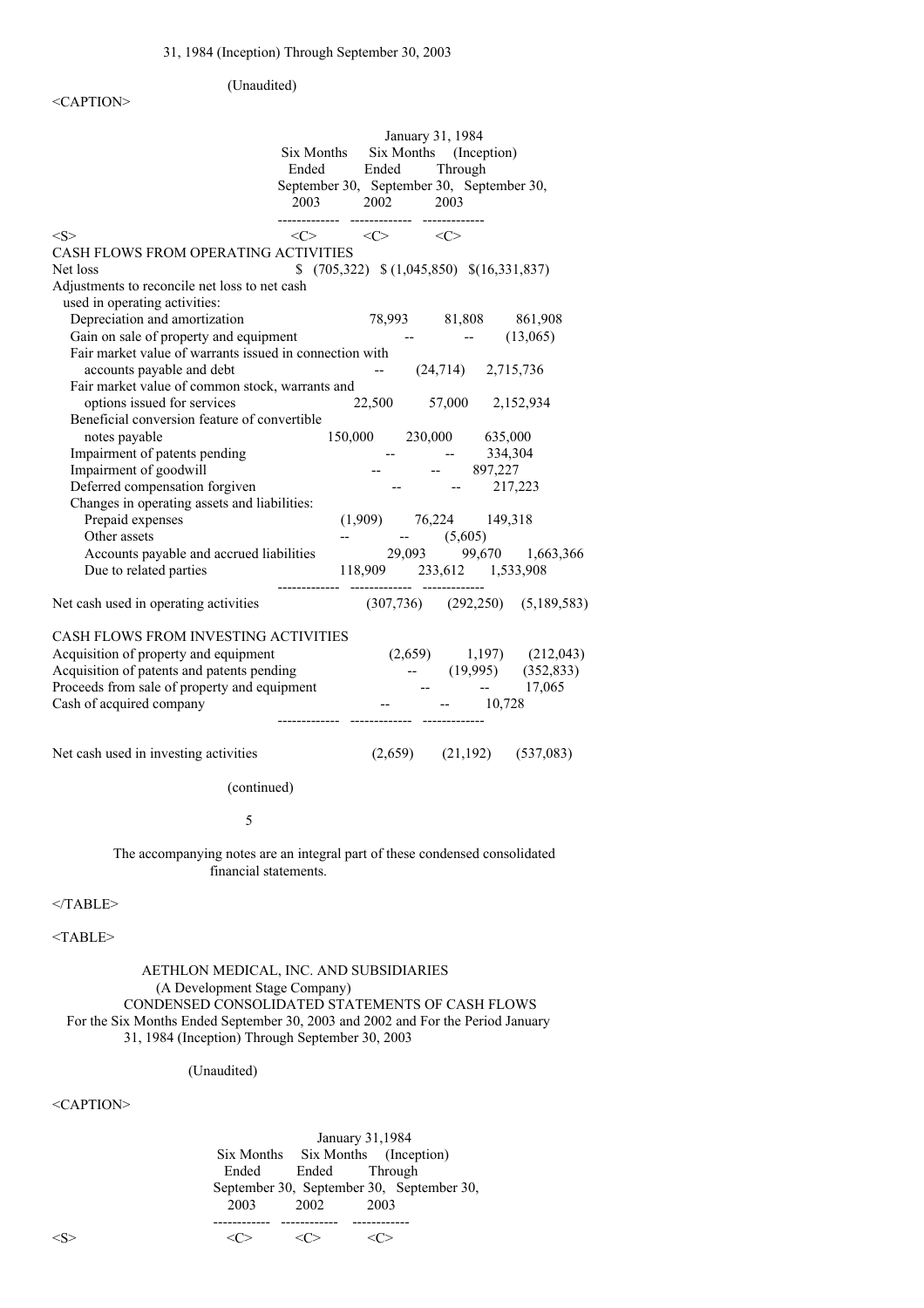| <b>CASH FLOWS FROM FINANCING ACTIVITIES</b> |              |             |          |             |           |
|---------------------------------------------|--------------|-------------|----------|-------------|-----------|
| Proceeds from issuance of notes payable     | $\mathbb{S}$ | $- S$       | 255,000  | \$1,480,000 |           |
| Principal payments on notes payable         |              | (160,000)   | (25,000) | (170,000)   |           |
| Net proceeds from issuance of convertible   |              |             |          |             |           |
| notes payable                               | 150,000      |             | 948,000  |             |           |
| Net proceeds from issuance of common stock  |              | 315,000     | 74,000   |             | 3,469,603 |
|                                             |              |             |          |             |           |
| Net cash provided by financing activities   |              | 305,000     | 304,000  | 5,727,603   |           |
| NET (DECREASE) INCREASE IN CASH             |              |             | (5,395)  | (9, 442)    | 937       |
| CASH - beginning of period                  | 6,332        |             | 10,667   |             |           |
| CASH - end of period                        | \$<br>937    | -S<br>1,225 | S        | 937         |           |

The accompanying notes are an integral part of these condensed consolidated financial statements.

</TABLE>

## AETHLON MEDICAL, INC. AND SUBSIDIARIES (A Development Stage Company) NOTES TO CONDENSED CONSOLIDATED FINANCIAL STATEMENTS September 30, 2003

# NOTE 1. NATURE OF BUSINESS AND BASIS OF PRESENTATION

6

Aethlon Medical, Inc. (the "Company") is a development stage therapeutic device company focused on expanding the applications of its Hemopurifier (TM) platform technology, which is designed to rapidly reduce the presence of infectious viruses and toxic viral proteins from human blood. In this regard, Aethlon Medical's core focus is the development of therapeutic devices that treat HIV/AIDS, Hepatitis-C, and other infectious diseases. In pre-clinical testing, the Company's lead product, AEMD-45 removed 55% of HIV from human blood in three hours and in excess of 85% in twelve hours. This same treatment cartridge was able to remove 90% of toxic proteins that deplete immune cells in one hour. In January of 2003, the Company completed early stage blood studies of its HCV-Hemopurifier, which documented a consistent ability to remove 58 percent of the Hepatitis-C virus from infected blood in two hours. The Company is in the development stage on the Hemopurifier and significant research and testing are still needed to reach commercial viability. Any resulting medical device or process will require approval by the U.S. Food and Drug Administration ("FDA"), and the Company has not yet begun efforts to obtain FDA approval on its current lead product candidate, which may take several years. Since many of the Company's patents were issued in the 1980's, they are scheduled to expire in the near future. Thus, such patents may expire before FDA approval, if any, is obtained.

The Company is classified as a development stage enterprise under accounting principles generally accepted in the United States ("GAAP"), and has not generated revenues from its principal operations.

The Company's common stock is quoted on the Over-the-Counter Bulletin Board of the National Association of Securities Dealers under the symbol "AEMD".

The accompanying unaudited condensed consolidated financial statements of Aethlon Medical, Inc. (the "Company") have been prepared in accordance with GAAP for interim financial information and with the instructions to Form 10-QSB. Accordingly, they do not include all of the information and footnotes required by GAAP for complete financial statements. In the opinion of management, all adjustments (consisting of normal recurring accruals) considered necessary for a fair presentation have been included. Operating results for the three and six-month period ended September 30, 2003 are not necessarily indicative of the results that may be expected for the year ending March 31, 2004. For further information, refer to the Company's Annual Report on Form 10-KSB for the year ended March 31, 2003, which includes audited financial statements and footnotes as of and for the years ended March 31, 2003 and 2002.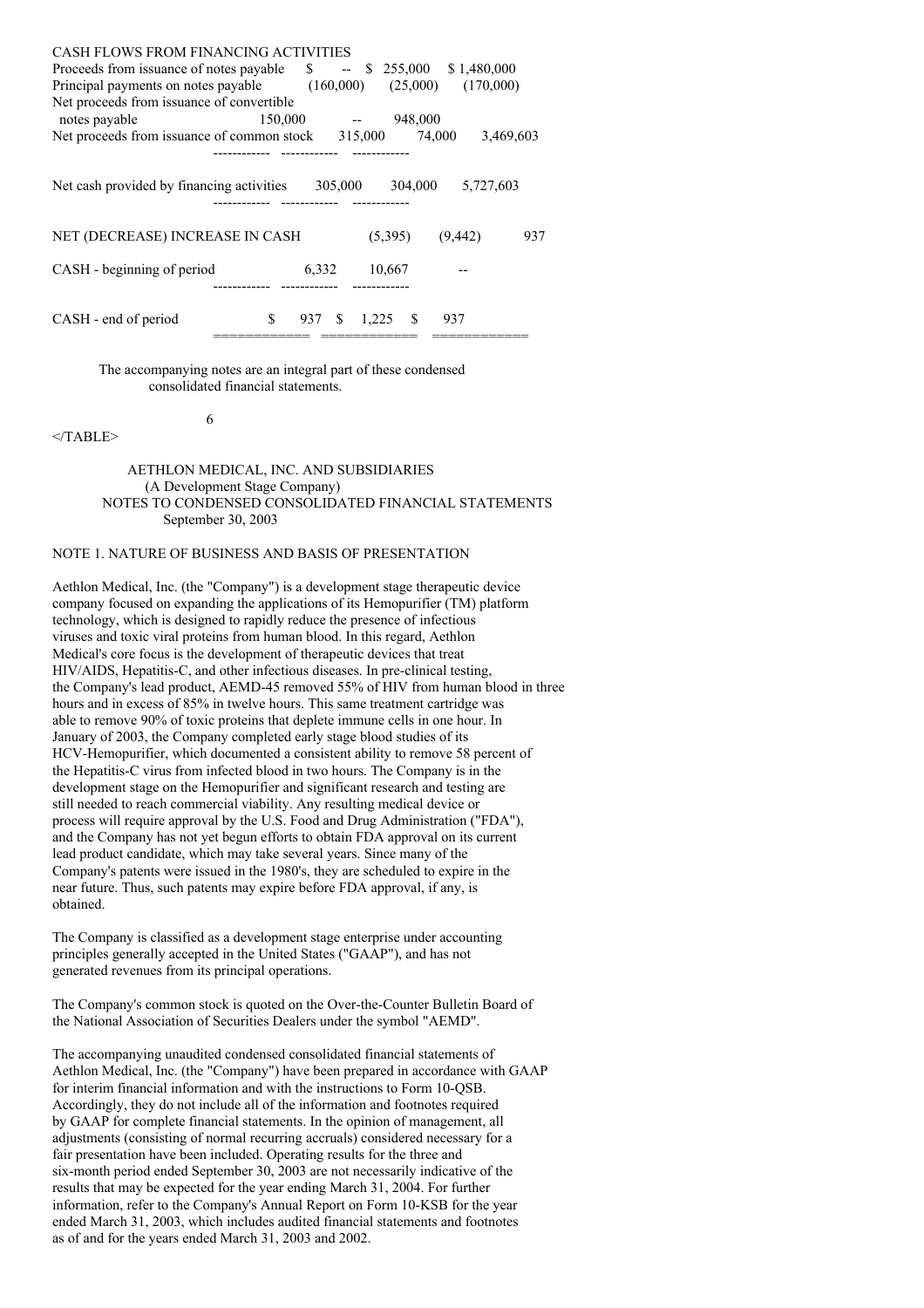### NOTE 2. SUMMARY OF SIGNIFICANT ACCOUNTING POLICIES

The summary of significant accounting policies of the Company presented below is designed to assist the reader in understanding the Company's consolidated financial statements. Such financial statements and related notes are the representations of Company management, who is responsible for their integrity and objectivity. These accounting policies conform to GAAP in all material respects, and have been consistently applied in preparing the accompanying condensed consolidated financial statements.

#### PRINCIPLES OF CONSOLIDATION

- ---------------------------

The accompanying condensed consolidated financial statements include the accounts of Aethlon Medical, Inc. and its legal wholly-owned subsidiaries Aethlon, Inc., Hemex, Inc. and Cell Activation, Inc. ("Cell") (collectively hereinafter referred to as the "Company"). All significant intercompany balances and transactions have been eliminated in consolidation.

7

AETHLON MEDICAL, INC. AND SUBSIDIARIES (A Development Stage Company) NOTES TO CONDENSED CONSOLIDATED FINANCIAL STATEMENTS September 30, 2003

### STOCK BASED COMPENSATION

- ------------------------

At September 30, 2003, the Company has two stock-based employee compensation plans. The Company accounts for those plans under the recognition and measurement principles of Accounting Principles Board Opinion No. 25, "Accounting for Stock Issued to Employees" ("APB 25"), and related Interpretations.

No stock-based employee compensation cost is reflected in net loss, as all options granted under those plans had an exercise price equal to the market value of the underlying common stock on the date of grant. The following table illustrates the effect on net income and earnings per share if the Company had applied the fair value recognition provisions of Statement of Financial Accounting Standards No. 123, "Accounting for Stock-Based Compensation," as amended to stock-based employee compensation.

|                                                                                              | 2002<br>2003               |
|----------------------------------------------------------------------------------------------|----------------------------|
| Net loss:                                                                                    |                            |
| As reported                                                                                  | $(705,322)$ $(1,045,850)$  |
| Deduct: Total stock-based employee compensation<br>expense determined under fair value based |                            |
| method for all awards                                                                        | $(26,000)$ $(120,000)$     |
|                                                                                              |                            |
| Pro forma                                                                                    | $(731,322)$ $(1,165,850)$  |
| Basic and diluted net loss per share:<br>As reported                                         | \$<br>$(0.09)$ \$ $(0.20)$ |
| Pro forma                                                                                    | S<br>$(0.10)$ \$ $(0.22)$  |

#### LOSS PER COMMON SHARE

- ---------------------

Loss per common share is based on the weighted average number of shares of common stock and common stock equivalents outstanding during the year in accordance with Statement of Financial Accounting Standards No. 128, "Earnings per Share."

Securities that could potentially dilute basic loss per share (prior to their conversion, exercise or redemption) were not included in the diluted-loss-per-share computation because their effect is anti-dilutive. The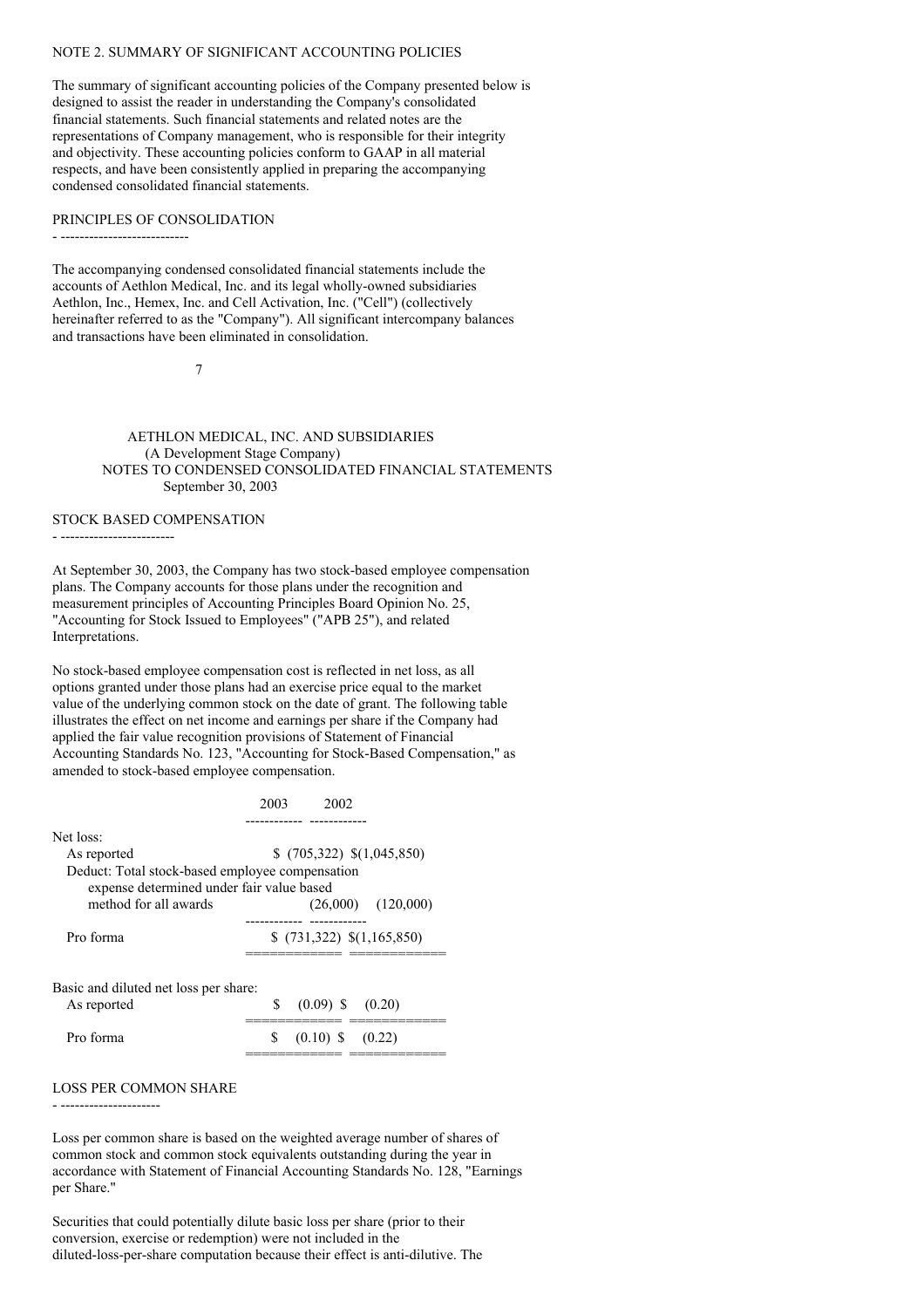total potential common shares that have not been included in such computation are approximately 1,140,000 (using the treasury stock method) at September 30, 2003.

#### RECENT ACCOUNTING PRONOUNCEMENTS

- ----------------------------------

Recent accounting pronouncements discussed in the notes to the March 31, 2003 audited consolidated financial statements, filed previously with the U.S. Securities and Exchange Commission in Form 10-KSB, that were required to be adopted during the period ended September 30, 2003 did not have a significant impact on the Company's financial statements.

#### RECLASSIFICATIONS

- -----------------

Certain reclassifications have been made to the September 30, 2002 financial statement presentation to correspond to the September 30, 2003 format.

### NOTE 3. CONVERTIBLE PROMISSORY NOTES

### CONVERTIBLE PROMISSORY NOTES

- -----------------------------

In April 2003, the Company issued a convertible note in the amount of \$150,000, bearing interest at 9% per annum, with principal and interest due in June 2003, which is in default. The convertible note requires no payment of principal or interest during the term and may be converted to common stock of the Company at the conversion price of \$0.25 per share at any time at the option of the noteholder. The Company has recorded a beneficial conversion feature ("BCF") of \$150,000 in connection with the issuance of the note and amortized such amount to interest expense during the six month period ended September 30, 2003.

The Company is currently in default on approximately \$1,052,500 of amounts owed under various notes payable and accrued liabilities and is currently seeking other financing arrangements to retire all past due notes.

## NOTE 4. GOING CONCERN AND LIQUIDITY CONSIDERATIONS

The accompanying condensed consolidated financial statements have been prepared on a going concern basis, which contemplates the realization of assets and the satisfaction of liabilities in the ordinary course of business. The Company has experienced a loss of approximately \$16.3 million for the period from January 31, 1984 (Inception) through September 30, 2003. The Company has not generated significant revenue or any profit from operations since inception. A substantial amount of additional capital will be necessary to advance the development of the Company's products to the point at which they may become commercially viable. Such factors indicate that the Company may be unable to continue as a going concern for a reasonable period of time. Management is in discussions with potential investors to pursue additional capital infusions into the Company, which management believes are necessary at least until such time that the Company generates sufficient revenues and achieves profitability and positive cash flow.

The condensed consolidated financial statements do not include any adjustments relating to the recoverability of assets that might be necessary should the Company be unable to continue as a going concern. The Company's continuation as a going concern is dependent upon its ability to obtain additional financing as may be required, and generate sufficient revenue and operating cash flow to meet its obligations on a timely basis.

9

AETHLON MEDICAL, INC. AND SUBSIDIARIES (A Development Stage Company) NOTES TO CONDENSED CONSOLIDATED FINANCIAL STATEMENTS September 30, 2003

# NOTE 5. COMMITMENTS AND CONTINGENCIES

REGISTRATION RIGHTS AGREEMENTS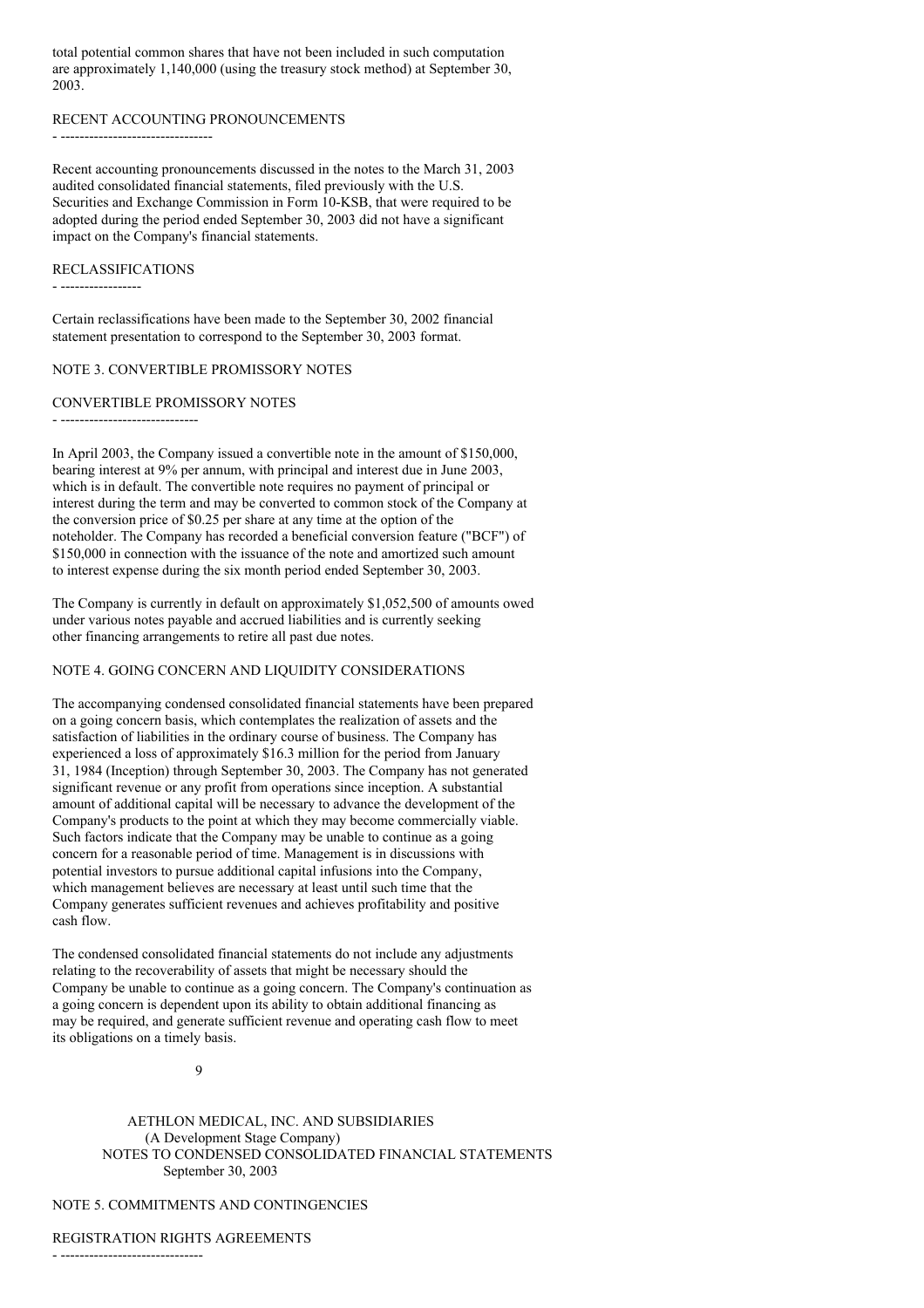The Company is obligated under various agreements to register its common stock, including the common stock underlying certain warrants and options. The Company is subject to penalties for failure to register such securities, the amount of which could be material to the Company's financial position, results of operations and cash flows. The Company filed a registration statement on Form SB-2 with the Securities and Exchange Commission in December 2000 to register the necessary securities. However, such registration statement was never declared effective. Management is currently unaware of any potential claims related to the lack of registration and plans to file a revised registration statement as funds to cover registration expenses become available. The Company may incur additional charges in exchange for further waivers through the date of an effective registration statement.

### DELINQUENT SEC FILING

- ---------------------

The Company's March 31, 2002 Form 10-KSB did not contain certain disclosure items in its Executive Compensation, Security Ownership of Certain Beneficial Owners and Management and Certain Relationships and Related Transactions. Such sections were intended to be incorporated by reference in the Company's proxy statement, which was not filed. The failure to file the proxy statement with the disclosures required in Form 10-KSB constitutes non-compliance with the periodic reporting requirements of the Securities and Exchange Act of 1934 (the "Exchange Act") and, among other things, could result in de-listing of the Company's common stock from the Over-the-Counter Bulletin Board ("OTCBB").

In addition, any owners of the Company's restricted securities who are otherwise eligible to sell such securities under Rule 144 may be temporarily unable to do so until such filing delinquency is cured. The Company intends to file an amendment to its Annual Report on Form 10-KSB for the year ended March 31, 2002 to cure such delinquency.

## NOTE 6. STOCK TRANSACTIONS

In July 2003, the Company issued 380,000 shares of restricted common stock at prices ranging from \$0.25 to \$0.30 per share for cash totaling \$100,000. In connection with the issuance of such shares, the Company granted the stockholders 380,000 warrants to purchase common stock of the Company at prices ranging from \$0.25 to \$0.30 per share. The warrants vest immediately and expire through July 2004.

In July 2003, the Company issued 50,000 shares of restricted common stock in conjunction with consulting activities rendered. The stock was valued at \$20,000 based on the market price at issuance and such amount is included in the accompanying statement of operations.

In September 2003, the Company issued 160,000 shares of restricted common stock at \$0.25 per share for cash totaling \$40,000. In connection with the issuance of such shares, the Company granted the stockholder 160,000 warrants to purchase common stock of the Company at \$0.25 per share. The warrants vest immediately and expire through September 2004.

In September 2003, the Company issued 60,000 shares of restricted common stock at \$0.25 per share for cash totaling \$15,000 in connection with the exercise of warrants.

### NOTE 7. SUBSEQUENT EVENTS

In October 2003, the Company issued 80,000 shares of restricted common stock at \$0.25 per share for cash totaling \$20,000 in connection with the exercise of warrants.

In November 2003, the Company issued 40,000 shares of restricted common stock at \$0.25 per share for cash totaling \$10,000 in connection with the exercise of warrants.

In November 2003, the Company issued 60,000 shares of restricted common stock at \$0.25 per share for cash totaling \$15,000. In connection with the issuance of such shares, the Company granted the stockholder 60,000 warrants to purchase common stock of the Company at \$0.25 per share. The warrants vest immediately and expire through November 2004.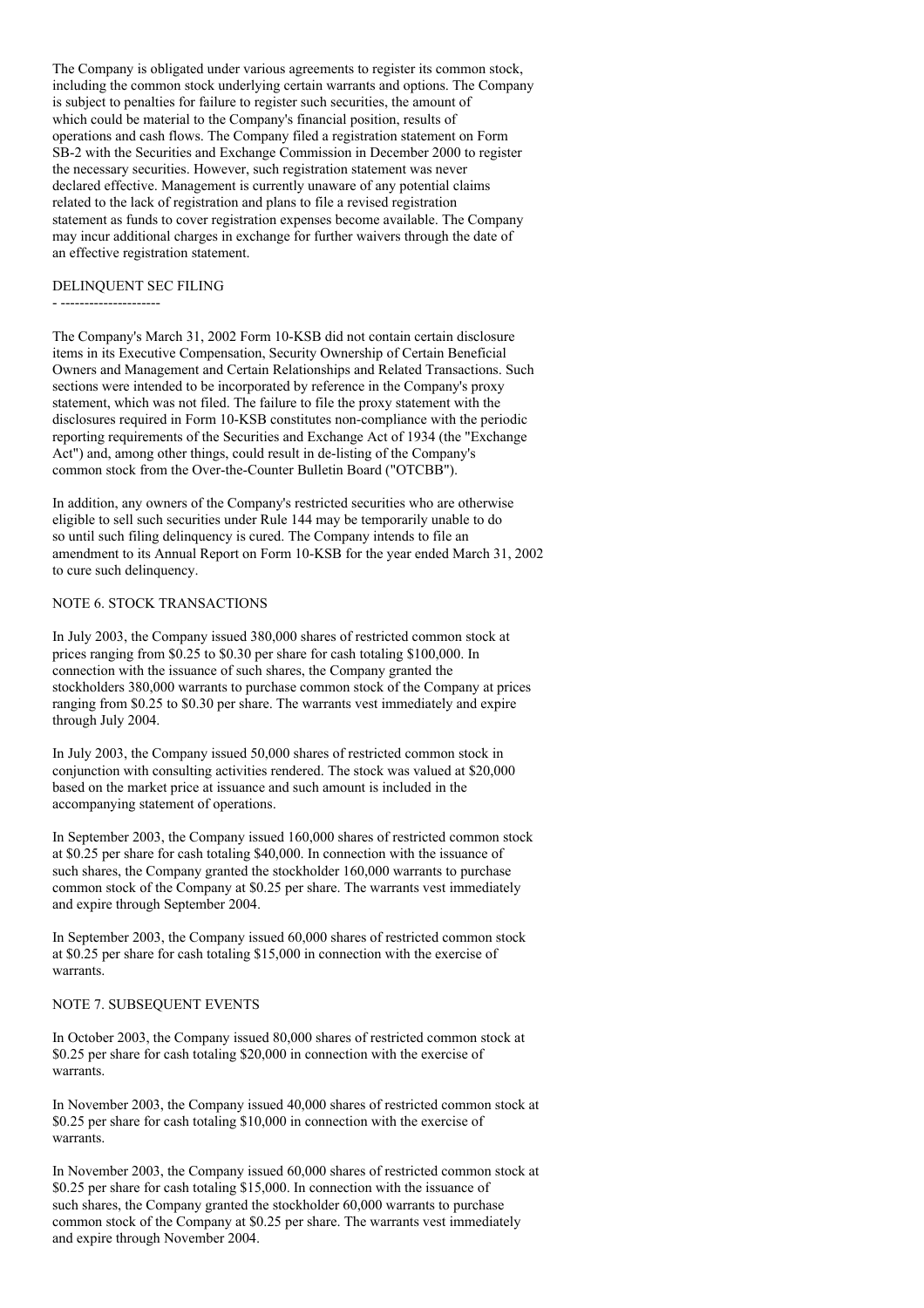## ITEM 2. MANAGEMENT'S DISCUSSION AND ANALYSIS OR PLAN OF OPERATION

The following discussion of Aethlon Medical's financial condition and results of operations should be read in conjunction with, and is qualified in its entirety by the condensed consolidated financial statements and notes thereto, included in Item 1 in this Quarterly Report on Form 10-QSB. This item contains forward-looking statements that involve risks and uncertainties. Actual results may differ materially from those indicated in such forward-looking statements.

### FORWARD LOOKING STATEMENTS

- --------------------------

All statements, other than statements of historical fact, included in this Form 10-QSB are, or may be deemed to be, "forward-looking statements" within the meaning of Section 27A of the Securities Act of 1933, as amended ("the Securities Act"), and Section 21E of the Exchange Act. Such forward-looking statements involve assumptions, known and unknown risks, uncertainties and other factors which may cause the actual results, performance, or achievements of Aethlon Medical, Inc. ("the Company") to be materially different from any future results, performance, or achievements expressed or implied by such forward looking statements contained in this Form 10-QSB. Such potential risks and uncertainties include, without limitation, completion of the Company's capital-raising activities, FDA approval of the Company's products, other regulations, patent protection of the Company's proprietary technology, product liability exposure, uncertainty of market acceptance, competition, technological change, and other risk factors detailed herein and in other of the Company's filings with the Securities and Exchange Commission. The forward-looking statements are made as of the date of this Form 10-QSB, and the Company assumes no obligation to update the forward-looking statements, or to update the reasons actual results could differ from those projected in such forward-looking statements.

#### THE COMPANY

- -----------

Aethlon Medical is a development stage therapeutic device company that has not yet engaged in significant commercial activities. The primary focus of our resources is the advancement of our proprietary Hemopurifier(TM) platform treatment technology, which is designed to remove viruses and toxic viral proteins from human blood. Our main focus during fiscal 2004 is to prepare our HIV-Hemopurifier to treat HIV/AIDS for human clinical trials, and to initiate the pre-clinical human blood studies of our HCV-Hemopurifier for treating Hepatitis-C. See Item 1, "NATURE OF BUSINESS".

Our principal executive office is located at 7825 Fay Avenue, Suite 200, La Jolla, California 92037. Our telephone number is 858/456-5777, and our website is www.aethlonmedical.com.

We file annual, quarterly, special reports, proxy statements and other information with the Securities Exchange Commission (SEC). Reports, proxy statements and other information filed with the SEC can be inspected and copied at the public reference facilities of the SEC at 450 Fifth Street NW, Washington, DC 20549. Such material may also be accessed electronically by means of the SEC's website at www.sec.gov.

Our common stock, par value \$0.001 per share, is traded on the OTCBB under the symbol "AEMD".

#### CRITICAL ACCOUNTING POLICIES

- ----------------------------

The preparation of condensed consolidated financial statements in conformity with accounting principles generally accepted in the United States of America requires us to make a number of estimates and assumptions that affect the reported amounts of assets and liabilities and disclosure of contingent assets and liabilities at the date of the financial statements. Such estimates and assumptions affect the reported amounts of expenses during the reporting period. On an ongoing basis, we evaluate estimates and assumptions based upon historical experience and various other factors and circumstances. We believe our estimates and assumptions are reasonable in the circumstances; however, actual results may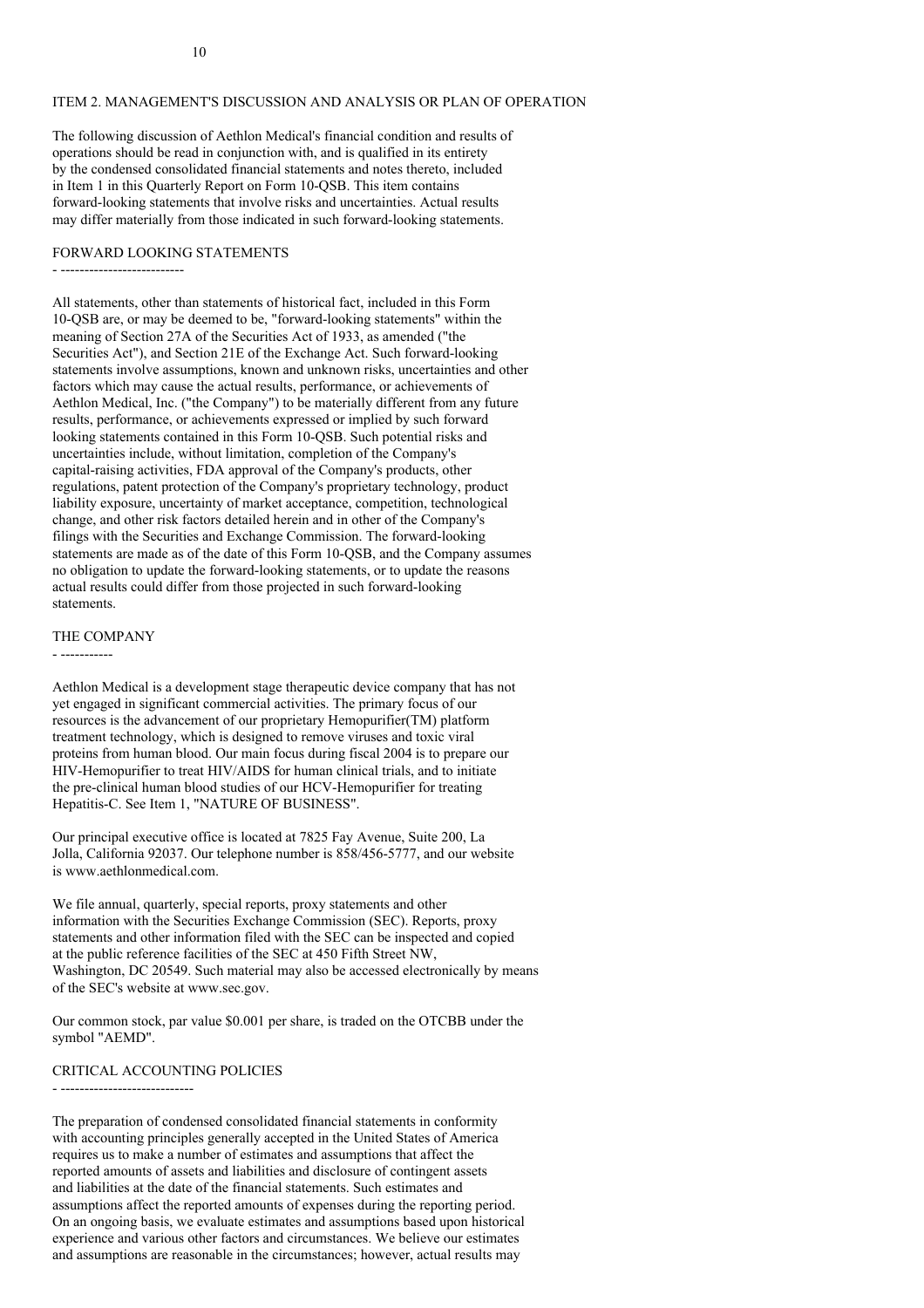differ from these estimates under different future conditions.

We believe that the estimates and assumptions that are most important to the portrayal of our financial condition and results of operations, in that they require our most difficult, subjective or complex judgments, form the basis for the accounting policies deemed to be most critical to us. These critical accounting policies relate to stock purchase warrants issued with notes payable, beneficial conversion feature of convertible notes payable, impairment of intangible assets and long lived assets, contingencies and litigation. We believe estimates and assumptions related to these critical accounting policies are appropriate under the circumstances; however, should future events or occurrences result in unanticipated consequences, there could be a material impact on our future financial conditions or results of operations.

11

### RESULTS OF OPERATIONS

- ---------------------

THE THREE MONTHS ENDED SEPTEMBER 30, 2003 COMPARED TO THE THREE MONTHS ENDED SEPTEMBER 30, 2002.

#### OPERATING EXPENSES

- ------------------

Consolidated operating expenses were \$265,136 for the three months ended September 30, 2003, versus \$476,298 for the comparable period ended September 30, 2002. This decrease of 44.3% in operating expenses is principally attributable to decreased professional fees and personnel expenses due to reduced professionals associated with strategic and financial planning activities and reduced staff.

NET LOSS

- --------

We recorded a consolidated net loss of \$287,130 and \$646,683 for the quarters ended September 30, 2003 and 2002, respectively. The decrease in net loss of 55.6% was primarily attributable to reduced operating expenses and lower interest expense.

Basic and diluted loss per common share were (\$0.04) for the three month period ended September 30, 2003 compared to (\$0.12) for the same period ended September 30, 2002. This reduction in loss per share was primarily attributable to the decrease in net loss, as well as greater number of common shares outstanding during the three month period ended September 30, 2003, as compared to the three month period ended September 30, 2002.

#### THE SIX MONTHS ENDED SEPTEMBER 30, 2003 COMPARED TO THE SIX MONTHS ENDED SEPTEMBER 30, 2002.

#### OPERATING EXPENSES

- ------------------

Consolidated operating expenses were \$501,827 for the six months ended September 30, 2003, versus \$793,822 for the comparable period ended September 30, 2002. This decrease of 36.8% in operating expenses is principally attributable to decreased professional fees and personnel expenses due to reduced professionals associated with strategic and financial planning activities and reduced staff.

#### NET LOSS

- --------

We recorded a consolidated net loss of \$705,322 and \$1,045,850 for the six month periods ended September 30, 2003 and 2002, respectively. The decrease in net loss of 32.6% was primarily attributable to reduced operating expenses and lower interest expense.

Basic and diluted loss per common share were (\$0.09) for the six month period ended September 30, 2003 compared to (\$0.20) for the same period ended September 30, 2002. This reduction in loss per share was primarily attributable to the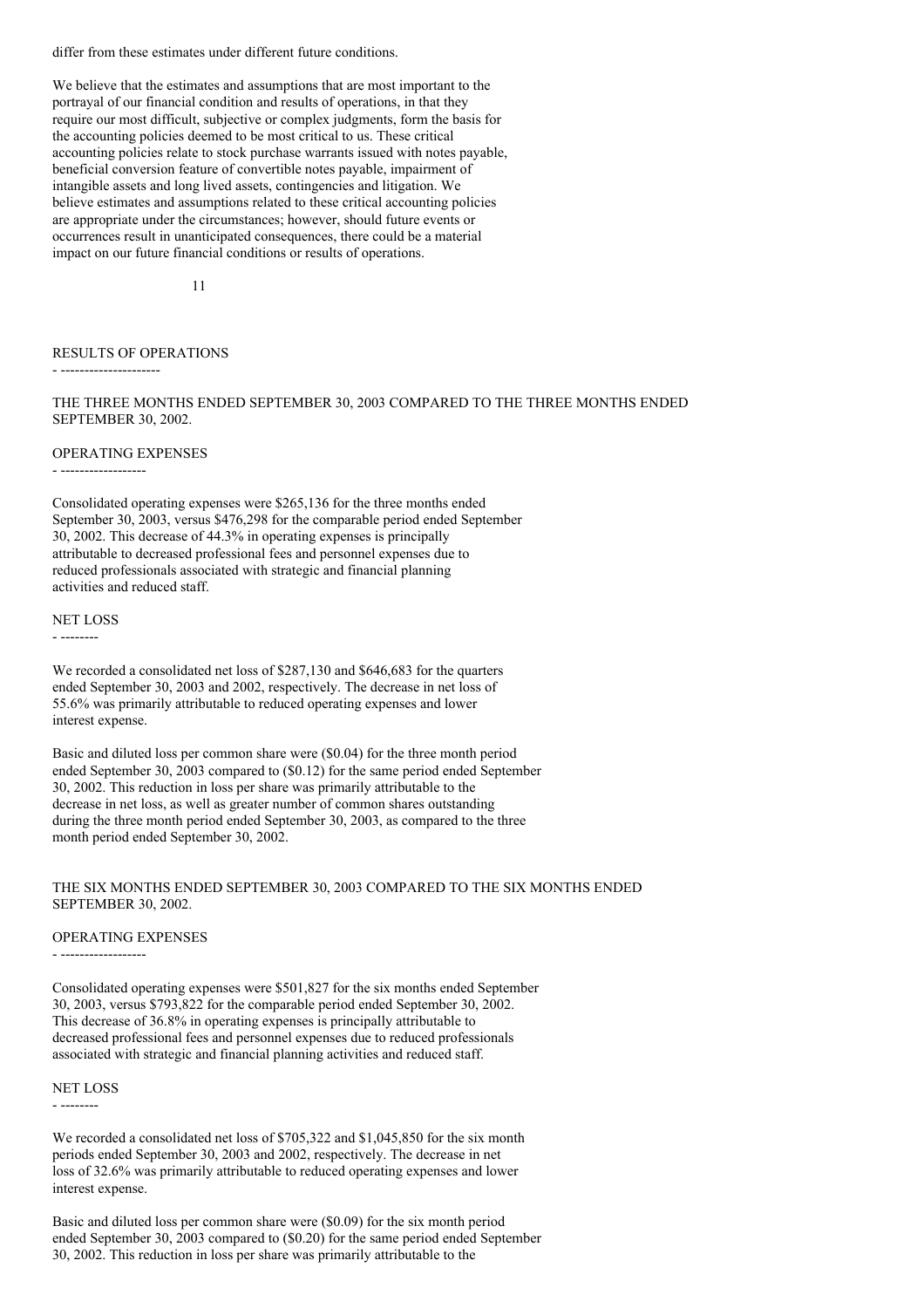decrease in net loss, as well as greater number of common shares outstanding during the six month period ended September 30, 2003, as compared to the six month period ended September 30, 2002.

12

#### LIQUIDITY AND CAPITAL RESOURCES

- -------------------------------

To date, we have funded our capital requirements for the current operations from net funds received from the public and private sale of debt and equity securities, as well as from the issuance of common stock in exchange for services. Our cash position at September 30, 2003 was \$937 as compared to \$6,332, at March 31, 2003, representing a decrease of \$5,395.

During the six months ended September 30, 2003, operating activities used net cash of \$307,736. In our financing activities, we received \$315,000 from the sale of common stock and \$150,000 from issuance of a convertible note. We repaid in full a secured promissory note in the amount of \$160,000.

During the six month period ended September 30, 2003, net cash used in operating activities primarily consisted of net loss of \$705,322. Net loss was offset principally by depreciation of \$78,993, a beneficial conversion feature of \$150,000, accounts payable and accrued liabilities of \$29,093 and amounts due to related parties of \$118,909.

Changes in current assets and current liabilities of (\$141,488) resulted in a negative working capital position of (\$4,148,963) at September 30, 2003, as compared to a negative working capital of (\$4,007,475) at March 31, 2003.

Our current deficit in working capital requires us to obtain funds in the short-term to be able to continue in business, and in the longer term to fund research and development on products not yet ready for market. We are seeking to fund these and other operating needs in the next 12 months from funds to be obtained through a corporate acquisition of or merger with another entity with greater financial resources, or from the proceeds of additional private placements or public offerings of debt or equity securities, or both.

Due to the our recurring losses during the development stage, and continued need for capital, our independent certified public accountants have included an explanatory paragraph in their audit report in the Company's Form 10-KSB at March 31, 2003, stating that these factors raise substantial doubt about the Company's ability to continue as a going concern.

13

We expect to raise additional capital within the next three months to fund research and development and other activities. Our operations to date have consumed substantial capital without generating revenues, and we will continue to require substantial and increasing capital funds to conduct necessary research and development and pre-clinical and clinical testing of our Hemopurifier products, and to market any of those products that receive regulatory approval. We do not expect to generate revenue from operations for the foreseeable future, and our ability to meet our cash obligations as they become due and payable is expected to depend for at least the next several years on our ability to sell securities, borrow funds or a combination thereof. Our future capital requirements will depend upon many factors, including progress with pre-clinical testing and clinical trials, the number and breadth of our programs, the time and costs involved in preparing, filing, prosecuting, maintaining and enforcing patent claims and other proprietary rights, the time and costs involved in obtaining regulatory approvals, competing technological and market developments, and our ability to establish collaborative arrangements, effective commercialization, marketing activities and other arrangements. We expect to continue to incur increasing negative cash flows and net losses for the foreseeable future.

Management does not believe that inflation has had or is likely to have any material impact on the Company's limited operations.

At the date of this filing, we do not have plans to purchase significant amounts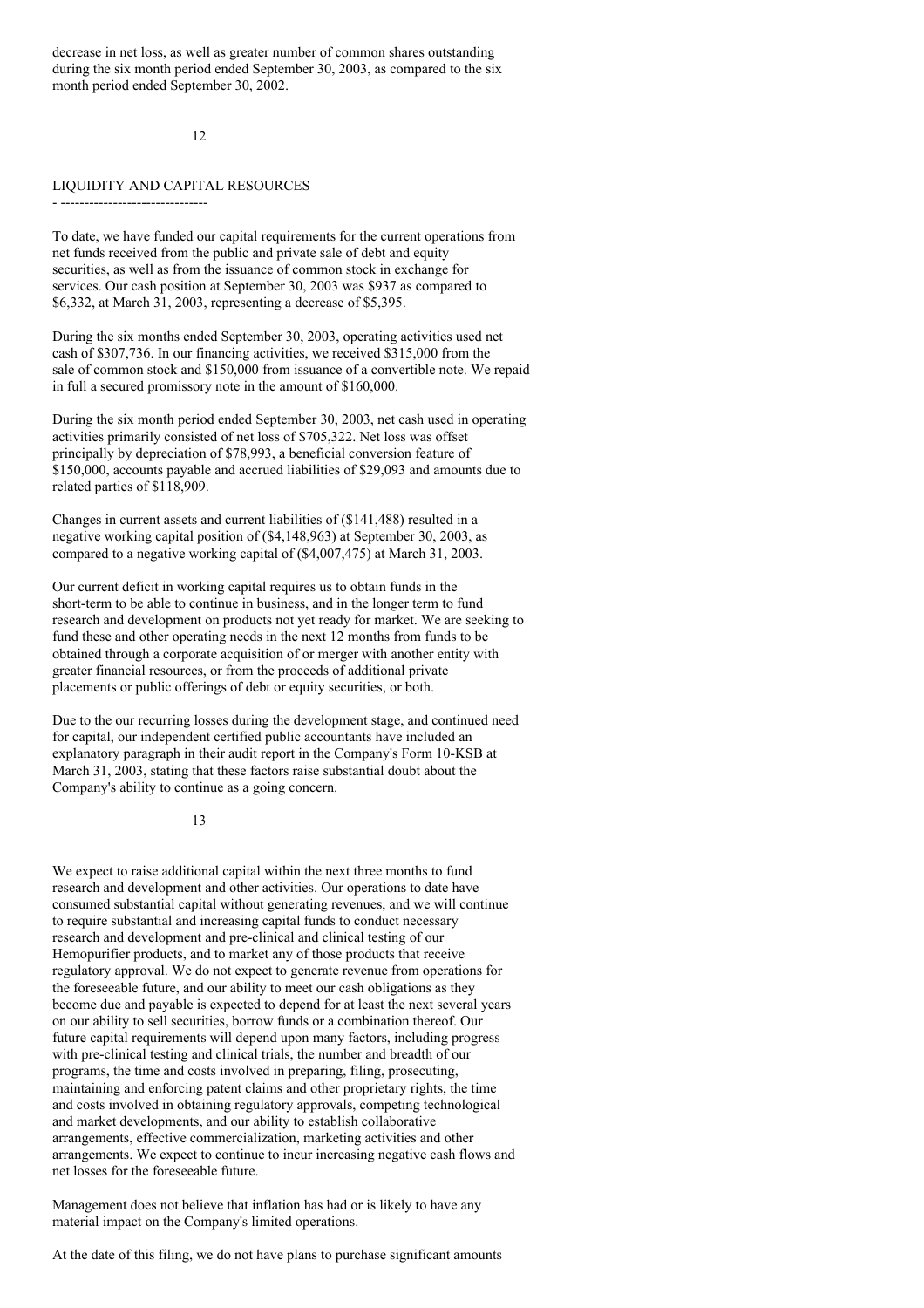of equipment or hire significant numbers of employees prior to successfully raising additional capital.

# ITEM 3. CONTROLS AND PROCEDURES

Under the supervision and with the participation of our management, including our Chief Executive Officer ("CEO") and Chief Financial Officer ("CFO"), we evaluated the effectiveness of the design and operation of our disclosure controls and procedures (as defined in Rule 13a-15(e) and 15d-15(e) of the 34 Act) as of the end of the period covered by this report (the "Evaluation Date"). Based upon that evaluation, the CEO and CFO concluded that, as of the end of the period covered by this report, our disclosure controls and procedures were effective in timely alerting them to the material information relating to us (or our consolidated subsidiaries) required to be included in our periodic filings with the SEC and that such information is recorded, processed, summarized and reported within the time periods specified in the SEC's rules and forms. Based on their most recent evaluation as of the Evaluation Date, the CEO and the CFO have also concluded that there are no significant deficiencies in the design or operation of internal control over financial reporting which are reasonably likely to adversely affect the Company's ability to record, process, summarize and report financial information, and such officers have identified no material weaknesses in internal controls.

There were no significant changes made in our internal control over financial reporting during the period covered by this report that are reasonably likely to significantly affect these controls subsequent to the date of their evaluation.

14

### PART II

## OTHER INFORMATION

## ITEM 1. LEGAL PROCEEDINGS

### None.

## ITEM 2. CHANGES IN SECURITIES

In July 2003, the Company issued 380,000 shares of restricted common stock at prices ranging from \$0.25 to \$0.30 per share for cash totaling \$100,000. In connection with the issuance of such shares, the Company granted the stockholders 380,000 warrants to purchase common stock of the Company at prices ranging from \$0.25 to \$0.30 per share. The warrants vest immediately and expire through July 2004.

In July 2003, the Company issued 50,000 shares of restricted common stock in conjunction with consulting activities rendered. The stock was valued at \$20,000 based on the market price at issuance and such amount is included in the accompanying statement of operations.

In September 2003, the Company issued 160,000 shares of restricted common stock at \$0.25 per share for cash totaling \$40,000. In connection with the issuance of such shares, the Company granted the stockholder 160,000 warrants to purchase common stock of the Company at \$0.25 per share. The warrants vest immediately and expire through September 2004.

In September 2003, the Company issued 60,000 shares of restricted common stock at \$0.25 per share for cash totaling \$15,000 in connection with the exercise of warrants.

In October 2003, the Company issued 80,000 shares of restricted common stock at \$0.25 per share for cash totaling \$20,000 in connection with the exercise of warrants.

In November 2003, the Company issued 40,000 shares of restricted common stock at \$0.25 per share for cash totaling \$10,000 in connection with the exercise of warrants.

In November 2003, the Company issued 60,000 shares of restricted common stock at \$0.25 per share for cash totaling \$15,000. In connection with the issuance of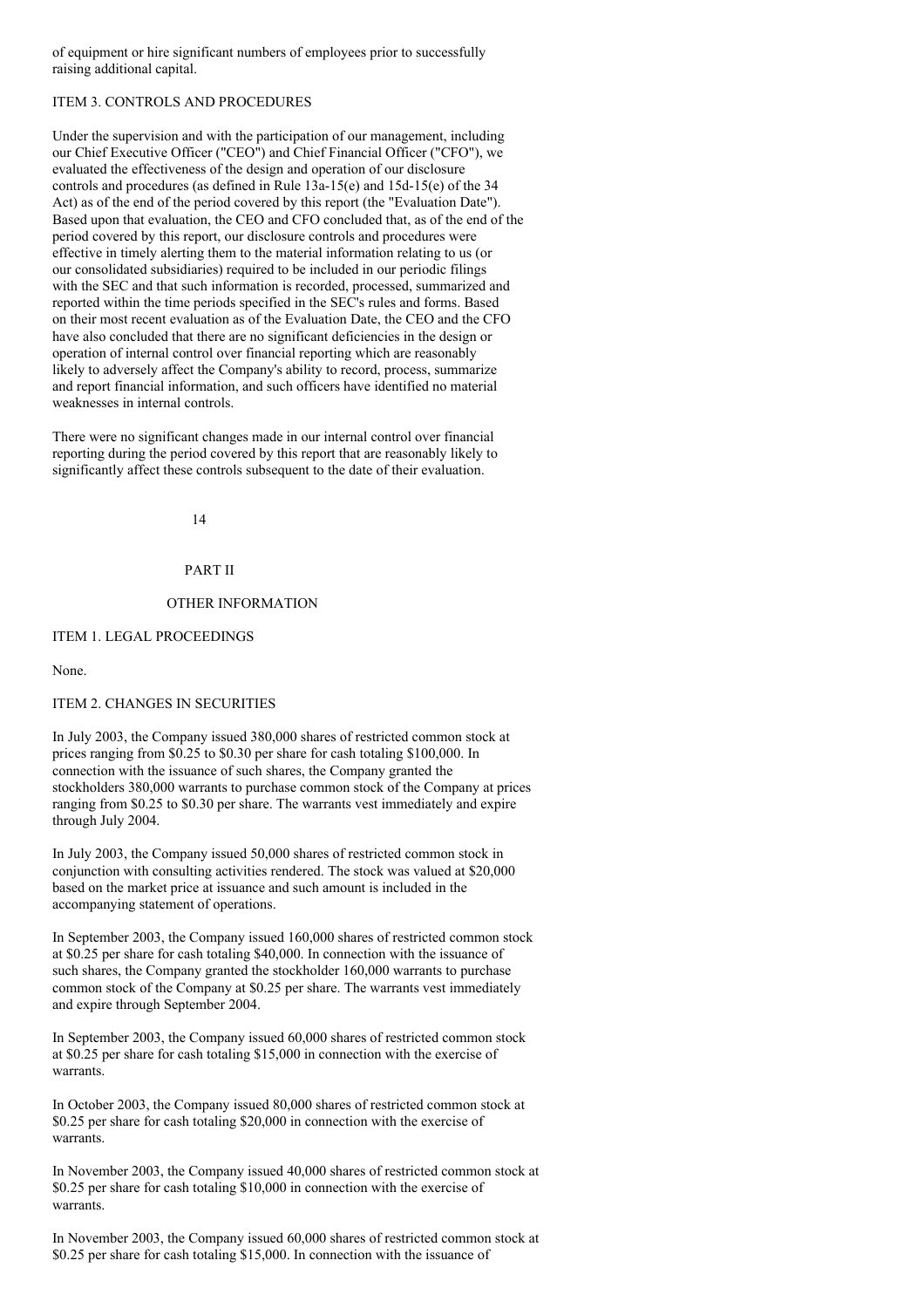such shares, the Company granted the stockholder 60,000 warrants to purchase common stock of the Company at \$0.25 per

# ITEM 3. DEFAULTS UPON SENIOR SECURITIES

As of the date of this report, various promissory and convertible notes payable in the aggregate principal amount of \$1,052,000 have reached maturity and are past due. The Company is currently seeking other financing arrangements to retire all past due notes.

ITEM 4. SUBMISSION OF MATTERS TO A VOTE OF SECURITY HOLDERS

None

ITEM 5. OTHER INFORMATION

None

ITEM 6. EXHIBITS AND REPORTS ON FORM 8-K

(a) Exhibits. The following documents are filed as part of this report:

31.1 Certification of CEO pursuant to Securities Exchange Act rules 13a-15 and 15d-15(c) as adopted pursuant to section 302 of the Sarbanes-Oxley act of 2002.

31.2 Certification of CFO pursuant to Securities Exchange Act rules 13a-15 and 15d-15(c) as adopted pursuant to section 302 of the Sarbanes-Oxley act of 2002.

32.1 Certification of James A. Joyce, Chief Executive Officer pursuant to 18 U.S.C. section 1350, as adopted pursuant to section 906 of the Sarbanes-Oxley act of 2002.

32.2 Certification of Edward C. Hall, Chief Financial Officer (Principal Accounting Officer) pursuant to 18 U.S.C. section 1350, as adopted pursuant to section 906 of the Sarbanes-Oxley act of 2002.

(b) Reports on Form 8-K filed during the quarter ended September 30, 2003.

None

15

### SIGNATURES

In accordance with the requirements of the Exchange Act, the registrant caused this report to be signed on its behalf by the undersigned, thereunto duly authorized.

# AETHLON MEDICAL, INC

Date: November 19, 2003

BY: /S/ JAMES A. JOYCE BY: /S/ EDWARD C. HALL

--------------------------- --------------------------- EDWARD C. HALL CHAIRMAN, PRESIDENT AND CHIEF FINANCIAL OFFICER CHIEF EXECUTIVE OFFICER

## AETHLON MEDICAL, INC.

16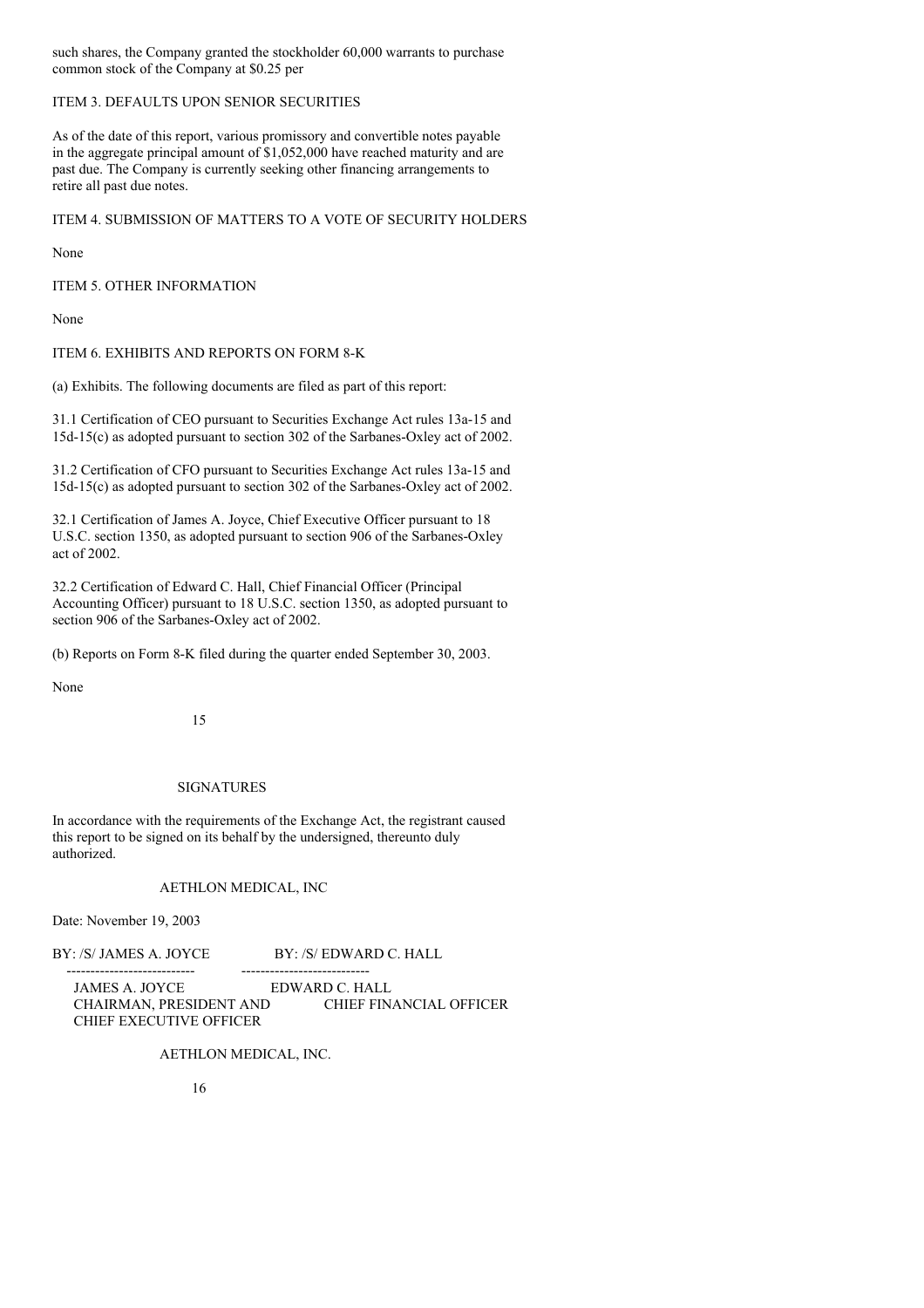Exhibit 31.1

#### **CERTIFICATIONS**

Certification of CEO pursuant to Securities Exchange Act rules 13a-15 and 15d-15(c) as adopted pursuant to section 302 of the Sarbanes-Oxley act of 2002.

I, James A. Joyce, certify that:

1. I have reviewed this report on Form 10-QSB of Aethlon Medical, Inc. (the "Registrant");

2. Based on my knowledge, this quarterly report does not contain any untrue statement of a material fact or omit to state a material fact necessary to make the statements made, in light of the circumstances under which such statements were made, not misleading with respect to the period covered by this quarterly report;

3. Based on my knowledge, the financial statements, and other financial information included in this quarterly report, fairly present in all material respects the financial condition, results of operations and cash flows of the small business issuer as of, and for, the periods presented in this quarterly report.

4. The small business issuer's other certifying officers and I are responsible for establishing and maintaining disclosure controls and procedures (as defined in Exchange Act Rules  $13a-15(e)$  and  $15d-15(e)$ ) for the registrant and have:

a) designed such disclosure controls and procedures or cause such disclosure controls and procedures to be designed under our supervision, to ensure that material information relating to the small business issuer, including its consolidated subsidiaries, is made known to us by others within those entities, particularly during the period in which this quarterly report is being prepared;

b) evaluated the effectiveness of the small business issuer's disclosure controls and procedures and presented in this quarterly report our conclusions about the effectiveness of the disclosure controls and procedures as of the end of the period covered by this report based on such evaluation; and

c) Disclosed in this report any change in the small business issuer's internal control over financial reporting that occurred during the small business issuer's most recent fiscal quarter that has materially affect, or is reasonably likely to materially affect, the small business issuer's internal control over financial reporting; and

5. The small business issuer's other certifying officers and I have disclosed, based on our most recent evaluation over financial reporting, to the small business issuer's auditors and the audit committee of the small business issuer's board of directors (or persons performing the equivalent functions):

a) all significant deficiencies and material weakness in the design or operation of internal controls over financial reporting which are reasonably likely to adversely affect the small business issuer's ability to record, process, summarize and report financial information ; and

b) any fraud, whether or not material, that involves management or other employees who have a significant role in the small business issuer's internal controls over financial reportings; and

Date: November 19, 2003

/S/ JAMES A. JOYCE

-------------------- JAMES A. JOYCE CHIEF EXECUTIVE OFFICER (PRINCIPAL EXECUTIVE OFFICER)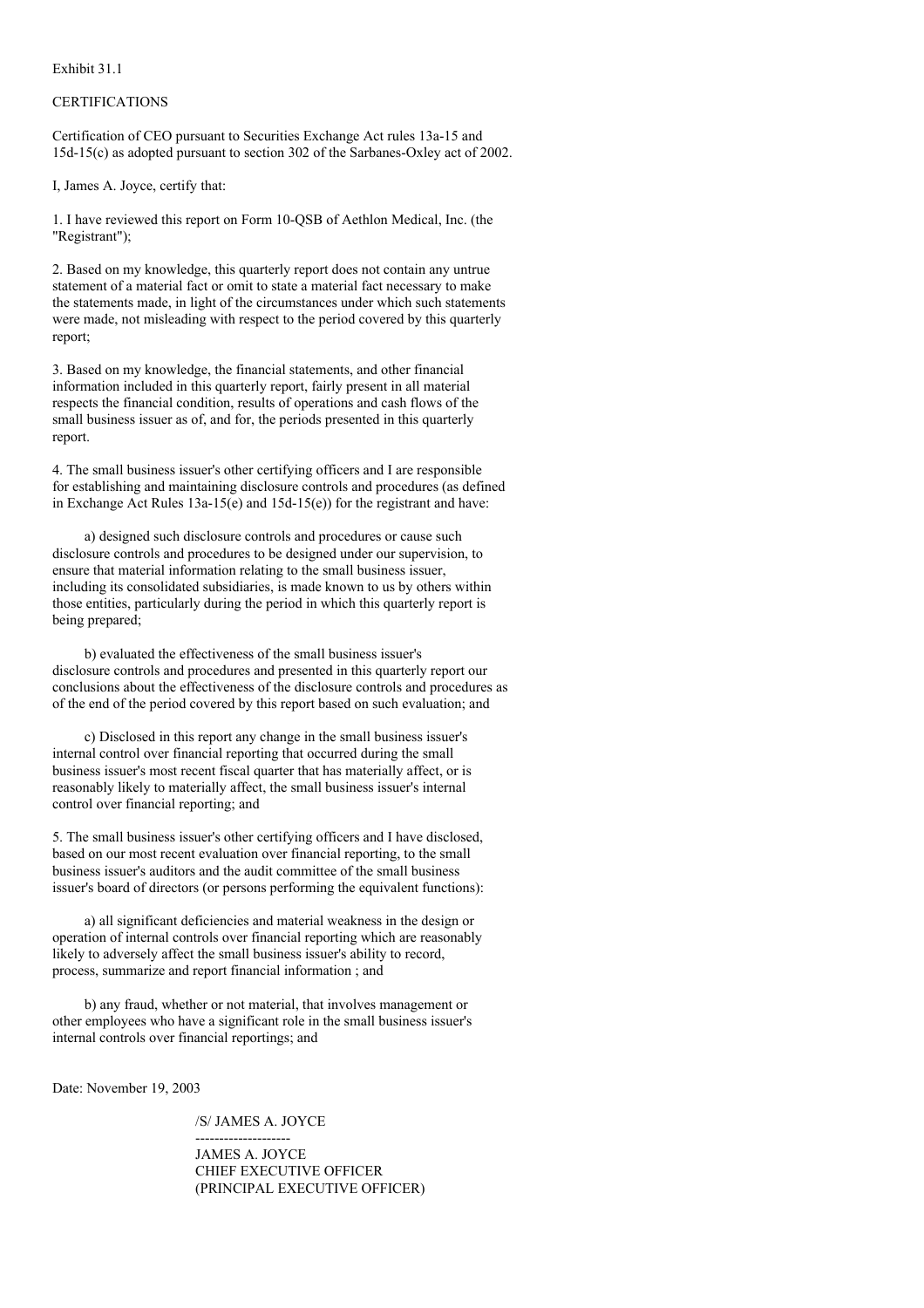Exhibit 31.2

Certification of CFO pursuant to Securities Exchange Act rules 13a-15 and 15d-15(c) as adopted pursuant to section 302 of the Sarbanes-Oxley act of 2002.

I, Edward C. Hall, certify that:

1. I have reviewed this report on Form 10-QSB of Aethlon Medical, Inc. (the "Registrant");

2. Based on my knowledge, this quarterly report does not contain any untrue statement of a material fact or omit to state a material fact necessary to make the statements made, in light of the circumstances under which such statements were made, not misleading with respect to the period covered by this quarterly report;

3. Based on my knowledge, the financial statements, and other financial information included in this quarterly report, fairly present in all material respects the financial condition, results of operations and cash flows of the small business issuer as of, and for, the periods presented in this quarterly report.

4. The small business issuer's other certifying officers and I are responsible for establishing and maintaining disclosure controls and procedures (as defined in Exchange Act Rules  $13a-15(e)$  and  $15d-15(e)$  for the registrant and have:

a) designed such disclosure controls and procedures or cause such disclosure controls and procedures to be designed under our supervision, to ensure that material information relating to the small business issuer, including its consolidated subsidiaries, is made known to us by others within those entities, particularly during the period in which this quarterly report is being prepared;

b) evaluated the effectiveness of the small business issuer's disclosure controls and procedures and presented in this quarterly report our conclusions about the effectiveness of the disclosure controls and procedures as of the end of the period covered by this report based on such evaluation; and

c) Disclosed in this report any change in the small business issuer's internal control over financial reporting that occurred during the small business issuer's most recent fiscal quarter that has materially affect, or is reasonably likely to materially affect, the small business issuer's internal control over financial reporting; and

5. The small business issuer's other certifying officers and I have disclosed, based on our most recent evaluation over financial reporting, to the small business issuer's auditors and the audit committee of the small business issuer's board of directors (or persons performing the equivalent functions):

a) all significant deficiencies and material weakness in the design or operation of internal controls over financial reporting which are reasonably likely to adversely affect the small business issuer's ability to record, process, summarize and report financial information ; and

b) any fraud, whether or not material, that involves management or other employees who have a significant role in the small business issuer's internal controls over financial reportings; and

Date: November 19, 2003

/S/ EDWARD C. HALL

-------------------

EDWARD C. HALL CHIEF FINANCIAL OFFICER (PRINCIPAL ACCOUNTING OFFICER)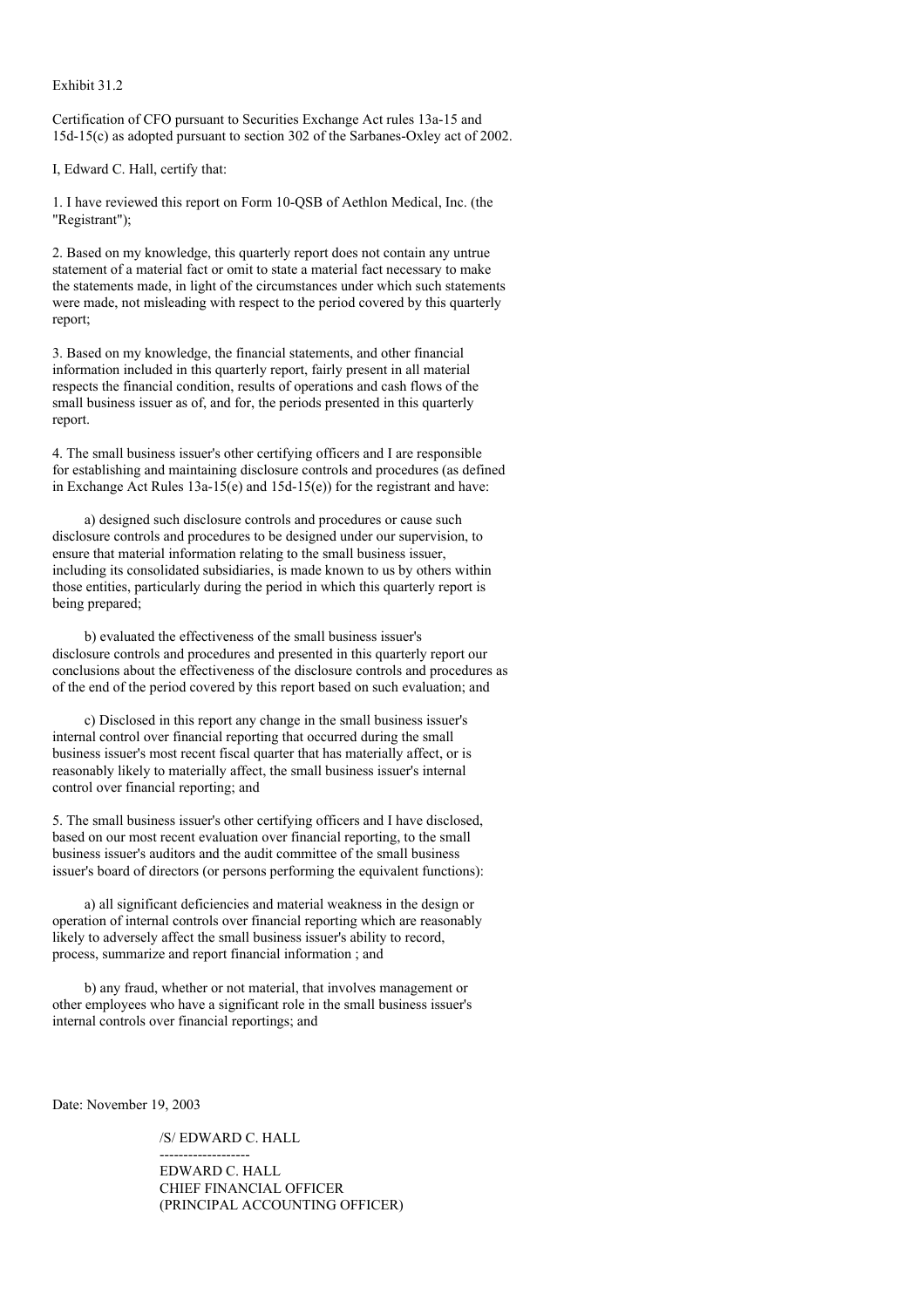### EXHIBIT 32.1

# CERTIFICATION PURSUANT TO 18 U.S.C. SECTION 1350, AS ADOPTED PURSUANT TO SECTION 906 OF THE SARBANES-OXLEY ACT OF 2002

In connection with the Aethlon Medical, Inc. Quarterly Report on Form 10-QSB for the quarter and nine months ended September 30, 2003 as filed with the Securities and Exchange Commission on the date hereof (the "Report"), I, James A. Joyce, Chairman and Chief Executive Officer of the Company, certify, pursuant to 18 U.S.C. Section 1350, as adopted pursuant to Section 906 of the Sarbanes-Oxley Act of 2002, that, to the best of my knowledge:

(1) Fully complies with the requirements of Section 13(a) or 15(d) of the Securities Exchange Act of 1934, as amended, and

(2) The information contained in such Quarterly Report on Form 10-QSB fairly presents in all material respects the financial condition and results of operations of the Company.

A signed original of this written statement required by Section 906, another document authenticating, acknowledging or otherwise adopting the signature that appears in typed form within the electronic version of this written statement required by Section 906, has been provided to Aethlon Medical, Inc. and will be retained by Aethlon Medical, Inc. and furnished to the Securities and Exchange Commission or its staff upon request.

/S/ JAMES A. JOYCE

-------------------- JAMES A. JOYCE CHIEF EXECUTIVE OFFICER (PRINCIPAL EXECUTIVE OFFICER)

November 19, 2003